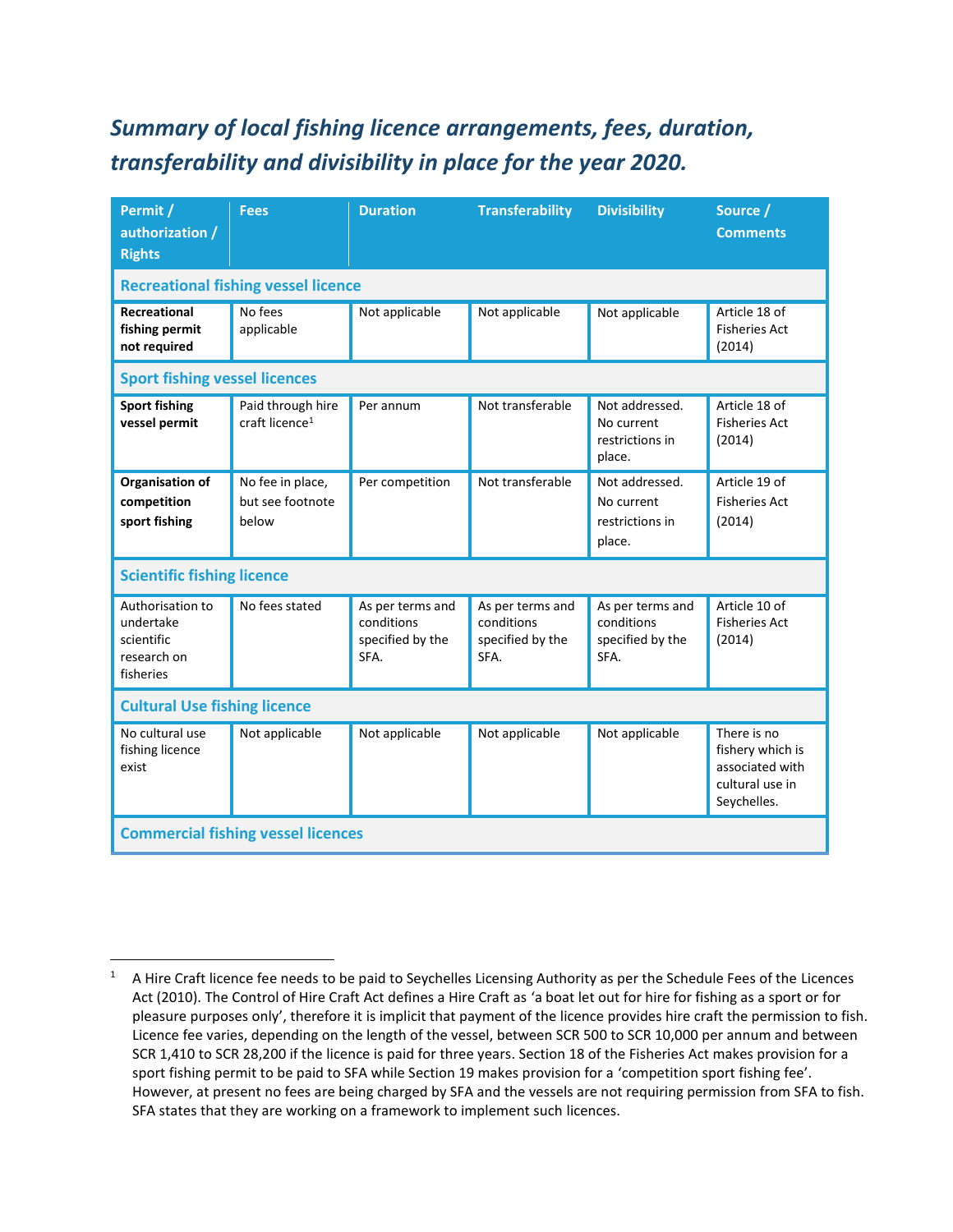| Permit /<br>authorization /<br><b>Rights</b>                     | <b>Fees</b>                             | <b>Duration</b>           | <b>Transferability</b>        | <b>Divisibility</b>                                                                                                                                             | Source /<br><b>Comments</b>                                                                                                                                                                                        |
|------------------------------------------------------------------|-----------------------------------------|---------------------------|-------------------------------|-----------------------------------------------------------------------------------------------------------------------------------------------------------------|--------------------------------------------------------------------------------------------------------------------------------------------------------------------------------------------------------------------|
| <b>Artisanal fishing</b><br>vessel licence                       | <b>SCR 500</b>                          | One year                  | Not transferable <sup>2</sup> | Not specifically<br>addressed <sup>3</sup> but<br>there are plans to<br>restrict the<br>number of<br>licences issued <sup>4</sup>                               | Stipulated in<br>Section 7A(3)(a)<br>of the Fisheries<br>Regulations<br>(1987)<br>The fee of SCR<br>500 is maintained<br>in the FCP<br>An extract of the<br>existing licence<br>conditions is<br>stated in the FCP |
| Semi-industrial<br>longline vessel<br>licence                    | <b>SCR 500</b>                          | One year                  | Not transferable              | Not specifically<br>addressed; there<br>are no individual<br>or collective<br>quota in place for<br>Seychelles' semi-<br>industrial longline<br>fleet           |                                                                                                                                                                                                                    |
| Seychelles-<br>flagged industrial<br>longline fishing<br>licence | USD 20,125-<br>USD 24,000<br>USD 17,500 | Per year<br>Per half-year | Not transferable              | For the year<br>2020, each<br>industrial longline<br>had a Yellowfin<br>quota of 50 Mt to<br>compensate for<br>the exceeding of<br>the TAC in 2018<br>and 2019. | Stated in FCP<br>Verified in the<br>SFA foreign<br>fishing licences<br>payment files.<br>Payment defined<br>in international<br>agreements.                                                                        |
| Seychelles-<br>flagged purse<br>seine fishing<br>vessel licence  | USD 90,0005                             | Per year                  | Not transferable              | For the year<br>2020, each purse<br>seine had a<br>Yellowfin quota<br>of 2,555 Mt.                                                                              | Stated in FCP<br>Vessel have the<br>option to pay<br>access fee in two<br>equal instalments                                                                                                                        |
| Seychelles-<br>flagged supply<br>vessel licence                  | USD 5,000                               | Per year                  | Not transferable              | Restrictions apply<br>as per IOTC<br>Resolution 19/01<br>to reduce the use<br>of supply vessels<br>From 1 January<br>2018 to 31                                 | Stated in FCP.<br>Verified in the<br>SFA foreign<br>fishing licences<br>payment files                                                                                                                              |

- <sup>2</sup> Article 24 of the Fisheries Act (2014) states *'a licence or permit granted under this Sub-Part or regulations made under section 20 shall not be transferable except as otherwise prescribed for the limitation of entry into a fishery.'* Whereas article 29 states that *'an authorisation shall not be transferred under this Act, regulations made thereunder or a plan for the management of a fishery.'* These two articles apply to all fishing licences and permits.
- <sup>3</sup> Article 6 of the Fisheries Act (2014) provides the legal framework for introducing quota in any fishery for the purpose of limiting catch or effort.
- <sup>4</sup> As part of Phase 2 of the implementation of the 'Mahé Plateau trap and line fishery co-management plan', there are plans to develop and implement a fishery licencing framework to enable future effort reduction by controlling the number of licences issued.
- <sup>5</sup> Can be paid in two equal instalments.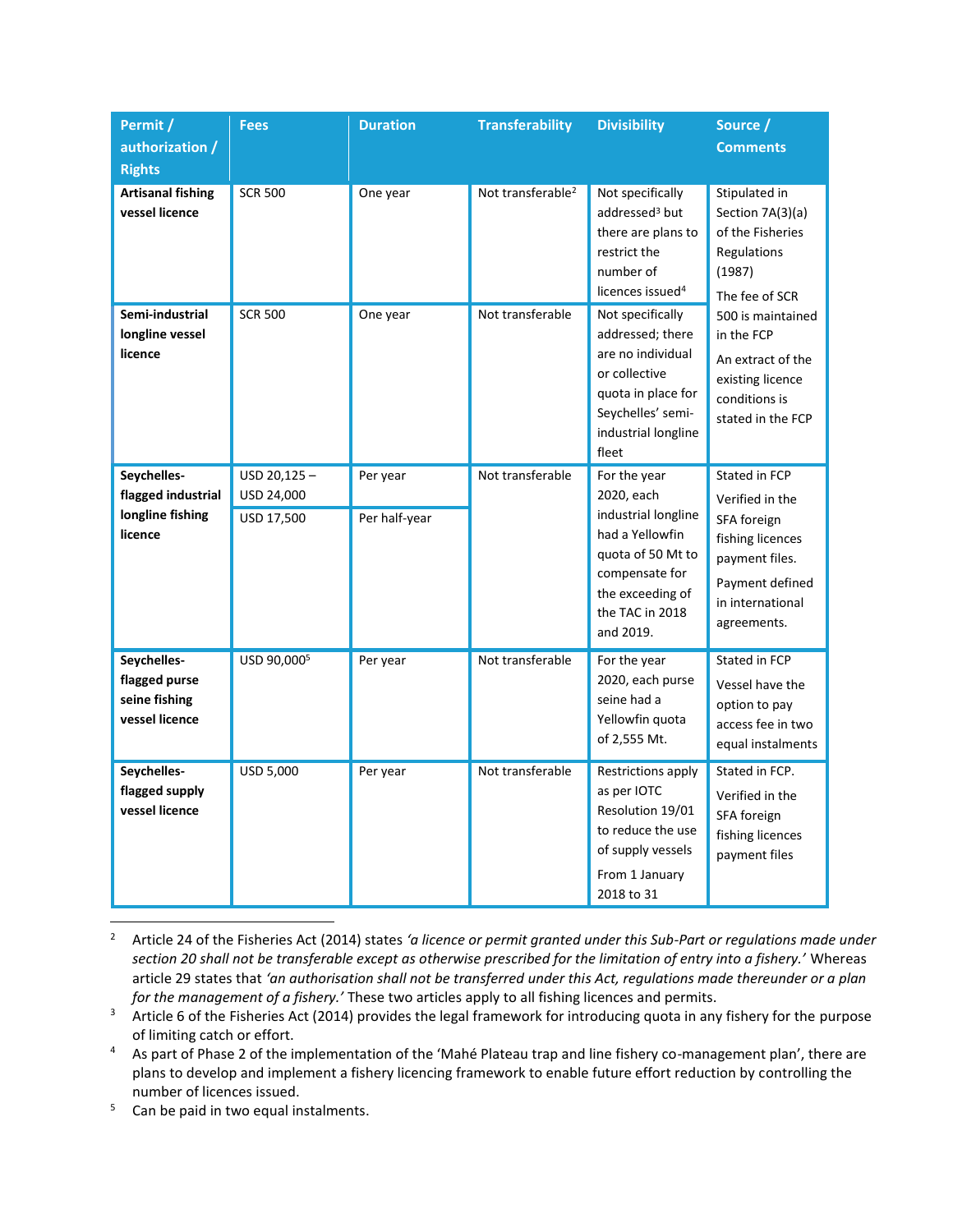| Permit /                                           | <b>Fees</b>    | <b>Duration</b> | <b>Transferability</b> | <b>Divisibility</b>                                                                                                                                                                                                                                                                          | Source /                                                                                                                                                                                                                                                           |
|----------------------------------------------------|----------------|-----------------|------------------------|----------------------------------------------------------------------------------------------------------------------------------------------------------------------------------------------------------------------------------------------------------------------------------------------|--------------------------------------------------------------------------------------------------------------------------------------------------------------------------------------------------------------------------------------------------------------------|
| authorization /<br><b>Rights</b>                   |                |                 |                        |                                                                                                                                                                                                                                                                                              | <b>Comments</b>                                                                                                                                                                                                                                                    |
|                                                    |                |                 |                        | December 2019:<br>1 supply vessel in<br>support of not<br>less than 2 purse<br>seiners, all of the<br>same flag State.                                                                                                                                                                       | Payment defined<br>in international<br>agreements                                                                                                                                                                                                                  |
| <b>Fishing activity licences<sup>6</sup></b>       |                |                 |                        |                                                                                                                                                                                                                                                                                              |                                                                                                                                                                                                                                                                    |
| <b>Mackerel net</b><br>fishing activity<br>licence | <b>SCR 100</b> | One year        | Not transferable       | There are no<br>current<br>restrictions on                                                                                                                                                                                                                                                   | Section 10(1) of<br>the Fisheries<br>Regulations                                                                                                                                                                                                                   |
| Sardine net<br>fishing activity<br>licence         | <b>SCR 100</b> | One year        | Not transferable       | the number of<br>mackerel and<br>sardine net<br>fishing activity<br>licences that can<br>be issued.<br>The use of net<br>fishing is<br>restricted only for<br>boats, fishing is<br>restricted to<br>designated areas<br>and between 6<br>a.m. to 4 p.m.                                      | makes provision<br>for a net or<br>combination of<br>nets exceeding<br>50 metres in<br>length to be<br>licenced<br>There are no<br>provisions for<br>$nets < 50$ m and<br>no fees are<br>stipulated<br>The SCR 100 was<br>introduced in the<br><b>FCP</b>          |
| Sea cucumber<br>fishing licence                    | SCR 7,000      | One year        | Not transferable       | Number of<br>licences limited<br>to 25 with a<br>collective quota<br>of 375,000 pieces<br>divided among 3<br>species (White<br>Teat Fish, Prickly<br>Red Flower Teat<br>Fish)<br>Open season is<br>from November<br>to May annually<br>Licenced vessels<br>need to have a<br>crew of no more | The SCR 7,000 fee<br>for sea cucumber<br>fishing licence is<br>stipulated in the<br>FCP but in<br>Section 19A(4) of<br>the Fisheries<br>Regulations<br>(1987), the stated<br>fee is SCR 300<br>There is no<br>evidence that this<br>older fee has<br>been repealed |

<sup>6</sup> Consequently, for those pursuing a fishing activity listed in this table, two sets of licence fees (vessel licence fee and fishing activity licence fee) are applicable.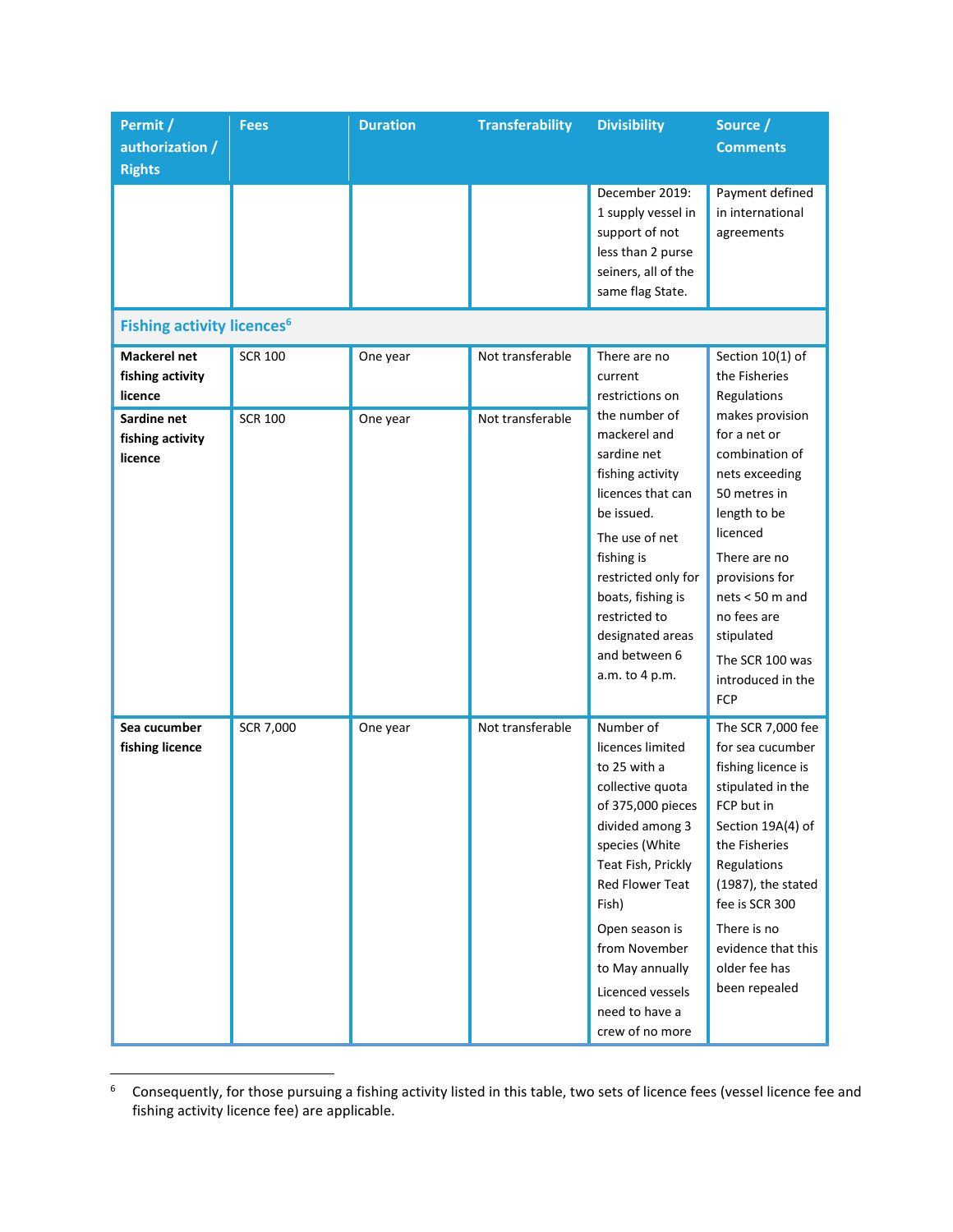| Permit /<br>authorization /                                                                                                            | <b>Fees</b>                                    | <b>Duration</b> | <b>Transferability</b> | <b>Divisibility</b>                                                                                                                                                                                                                           | Source /<br><b>Comments</b>                                                                                                                            |  |
|----------------------------------------------------------------------------------------------------------------------------------------|------------------------------------------------|-----------------|------------------------|-----------------------------------------------------------------------------------------------------------------------------------------------------------------------------------------------------------------------------------------------|--------------------------------------------------------------------------------------------------------------------------------------------------------|--|
| <b>Rights</b>                                                                                                                          |                                                |                 |                        |                                                                                                                                                                                                                                               |                                                                                                                                                        |  |
|                                                                                                                                        |                                                |                 |                        | than 8 persons,<br>of which only 4<br>are divers                                                                                                                                                                                              |                                                                                                                                                        |  |
| <b>Lobster fishing</b><br>licence                                                                                                      | <b>SCR 500</b>                                 | Per open season | Not transferable       | Limited entry<br>fishery. Article<br>$6(2)(g)$ of the<br><b>Fisheries Act</b><br>makes provisions<br>for controlling<br>access.<br>For the<br>2019/2020 and<br>2020/2021<br>season only 10<br>and 16 licences<br>were issued<br>respectively. | A licence fee of<br>SCR 500 for one<br>open season<br>along with a<br>refundable<br>compliance bond<br>of SCR 5,000 is<br>stipulated in the<br>FCP.    |  |
|                                                                                                                                        | <b>Other fishing activity-related licences</b> |                 |                        |                                                                                                                                                                                                                                               |                                                                                                                                                        |  |
| Sea cucumber<br>processing<br>licence                                                                                                  | SCR 20,000                                     | Per year        | Not transferable       | Number of<br>licences limited<br>to four.                                                                                                                                                                                                     | Stipulated in the<br>FCP.                                                                                                                              |  |
| <b>Licence for live</b><br>fish trade                                                                                                  | SCR 2,000                                      | Per year        | Not transferable       | Maybe restricted <sup>7</sup><br>Licences no<br>longer issued                                                                                                                                                                                 | Article 25(A)(7) of<br>the Fisheries<br>Regulations<br>(1987).<br>Live fish trade is<br>not banned, but<br>is no longer<br>permitted in<br>Seychelles. |  |
| Certificate of Authorisation to fish on the High Seas or in a third country's jurisdictional waters                                    |                                                |                 |                        |                                                                                                                                                                                                                                               |                                                                                                                                                        |  |
| Seychelles-<br>flagged vessel:<br><b>Authorisation to</b><br>fish outside<br>Seychelles'<br>waters for<br>Seychelles-<br>owned vessels | <b>SCR 500</b>                                 | Per year        | Not transferable       | Not addressed<br>No current<br>restrictions in<br>place                                                                                                                                                                                       | Article 25, 26, 27<br>of Fisheries Act<br>(2014)<br>SCR500 fee<br>obtained from<br>the SFA's MCS<br>division (as no<br>official source<br>published)   |  |

 $7$  According to Section 25A(6) of the Fisheries Regulations (1987) can be in the form of quotas or on other regulations or management plans in place.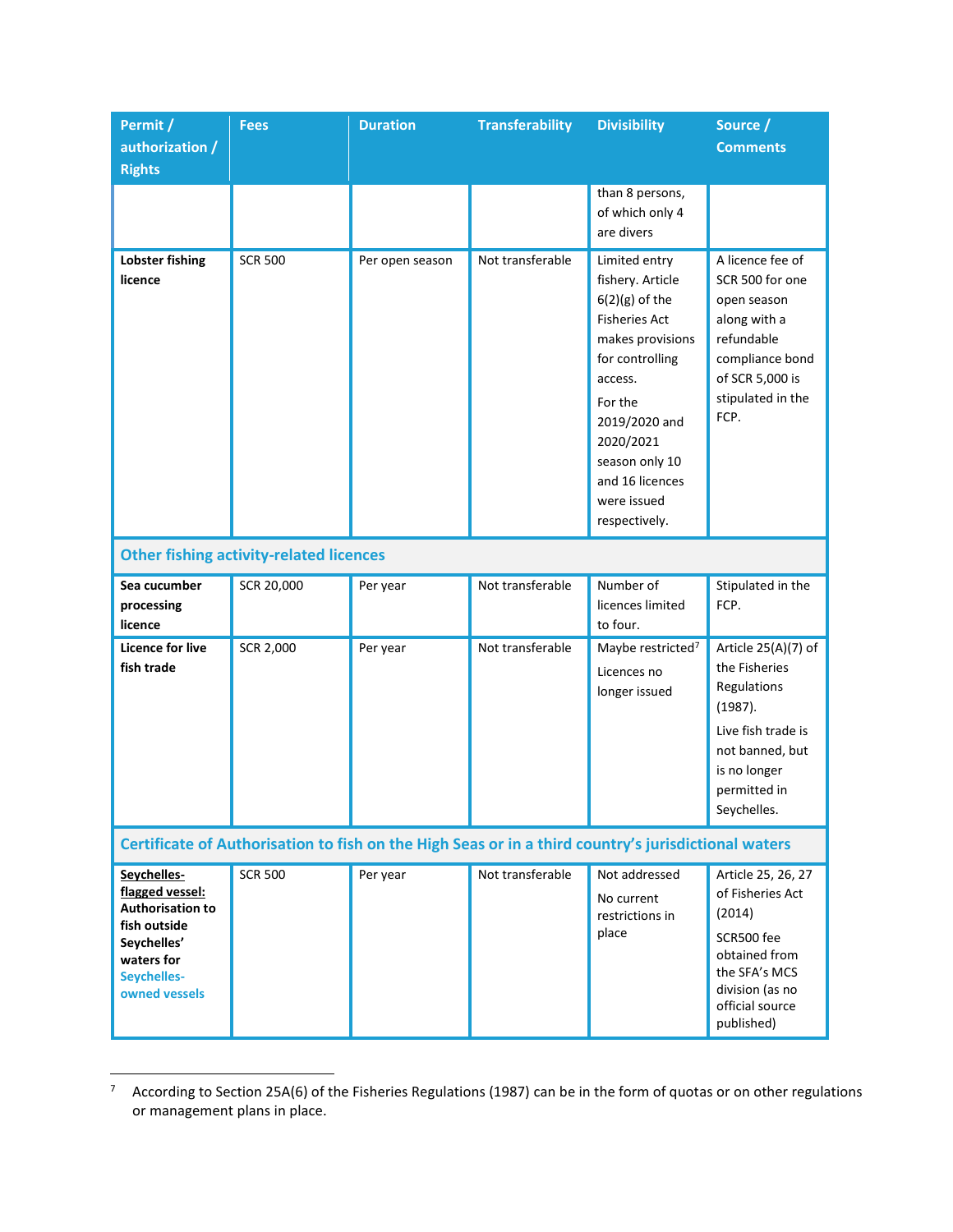| Permit /<br>authorization /<br><b>Rights</b>                                                                                       | <b>Fees</b>                    | <b>Duration</b> | <b>Transferability</b> | <b>Divisibility</b>                                       | Source /<br><b>Comments</b>                                                                                                            |
|------------------------------------------------------------------------------------------------------------------------------------|--------------------------------|-----------------|------------------------|-----------------------------------------------------------|----------------------------------------------------------------------------------------------------------------------------------------|
| Seychelles-<br>flagged vessel:<br><b>Authorisation to</b><br>fish outside<br>Seychelles'<br>waters for<br>foreign-owned<br>vessels | SCR 2,500 or<br><b>USD 500</b> | Per year        | Not transferable       | Have to abide by<br>TAC set by IOTC<br>for Yellowfin tuna | Article 25, 26, 27<br>of Fisheries Act<br>(2014)<br>Stated in FCP<br>Verified in the<br>SFA local fishing<br>licences payment<br>files |

## *Summary of foreign fishing licence arrangements, fees, duration, transferability and divisibility in place for the year 2020.*

| <b>Rights</b>                                                                          | <b>Fees</b>                                | <b>Duration</b>           | <b>Transferability</b>               | <b>Divisibility</b>                                                                                                                                                              | Source /<br><b>Comments</b>                                                                                                               |  |  |
|----------------------------------------------------------------------------------------|--------------------------------------------|---------------------------|--------------------------------------|----------------------------------------------------------------------------------------------------------------------------------------------------------------------------------|-------------------------------------------------------------------------------------------------------------------------------------------|--|--|
| <b>Industrial longline fishery</b>                                                     |                                            |                           |                                      |                                                                                                                                                                                  |                                                                                                                                           |  |  |
| Foreign-flagged<br>industrial<br>longline fishing<br>licence<br>[Non-EU<br>agreements] | $USD 20,125 -$<br>USD 24,000<br>USD 17,500 | Per year<br>Per half-year | Not transferable<br>Not transferable | Not currently<br>limited<br>Catches of<br>Seychelles-<br>flagged longline<br>vessels is<br>currently less<br>than 5,000 Mt<br>Above this level,<br>IOTC quotas start<br>to apply | Stated in FCP<br>Verified in the<br>SFA foreign<br>fishing licences<br>payment files<br>Payment defined<br>in international<br>agreements |  |  |
| Foreign-flagged<br>industrial<br>longline fishing<br>licence<br>[EU agreement]         | EUR 7,200 <sup>8</sup>                     | Per year                  | Not transferable                     | Fish under the<br>EU's quota for<br>Yellowfin tuna                                                                                                                               | As per<br>EU/Seychelles<br><b>Fisheries</b><br>Partnership<br>Agreement<br>Protocol                                                       |  |  |
|                                                                                        | USD 17,500                                 | Per half-year             |                                      |                                                                                                                                                                                  |                                                                                                                                           |  |  |

<sup>8</sup> Equivalent of EUR 80 per tonne for 90 tonnes of tuna and tuna like species caught within Seychelles' Fishing Areas. Note that the 2014 – 2020 EU/Seychelles Agreement there was a distinction between fees paid by vessel owners for longline vessel below 250 GRT (Euro 7,200) and for vessels above 250 GRT which is no longer present in the 2020- 2026 Agreement which has a flat rate of Eur0 7,200 for the first and second year and Euro 7,650 from the third to sixth year.